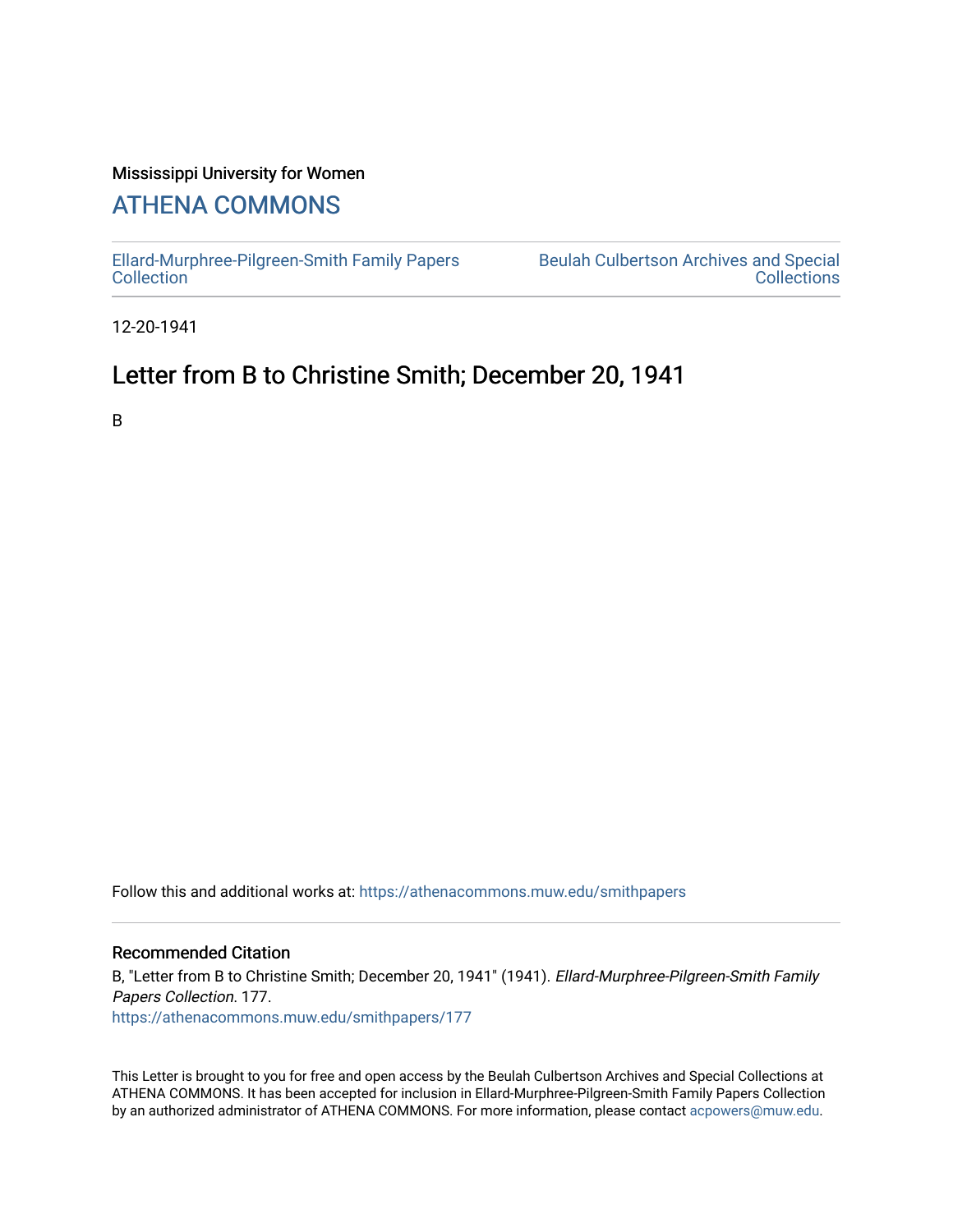#### **ENNESSEE VALLEY AUTHORITY**

WILSON, DAM, ALABAMA

OFFICIAL BUSINESS



**STAMPED** Dec 20 6 1000 SCO



\* Miss Christine Smith Columbia, Mississippi

W.P.A.